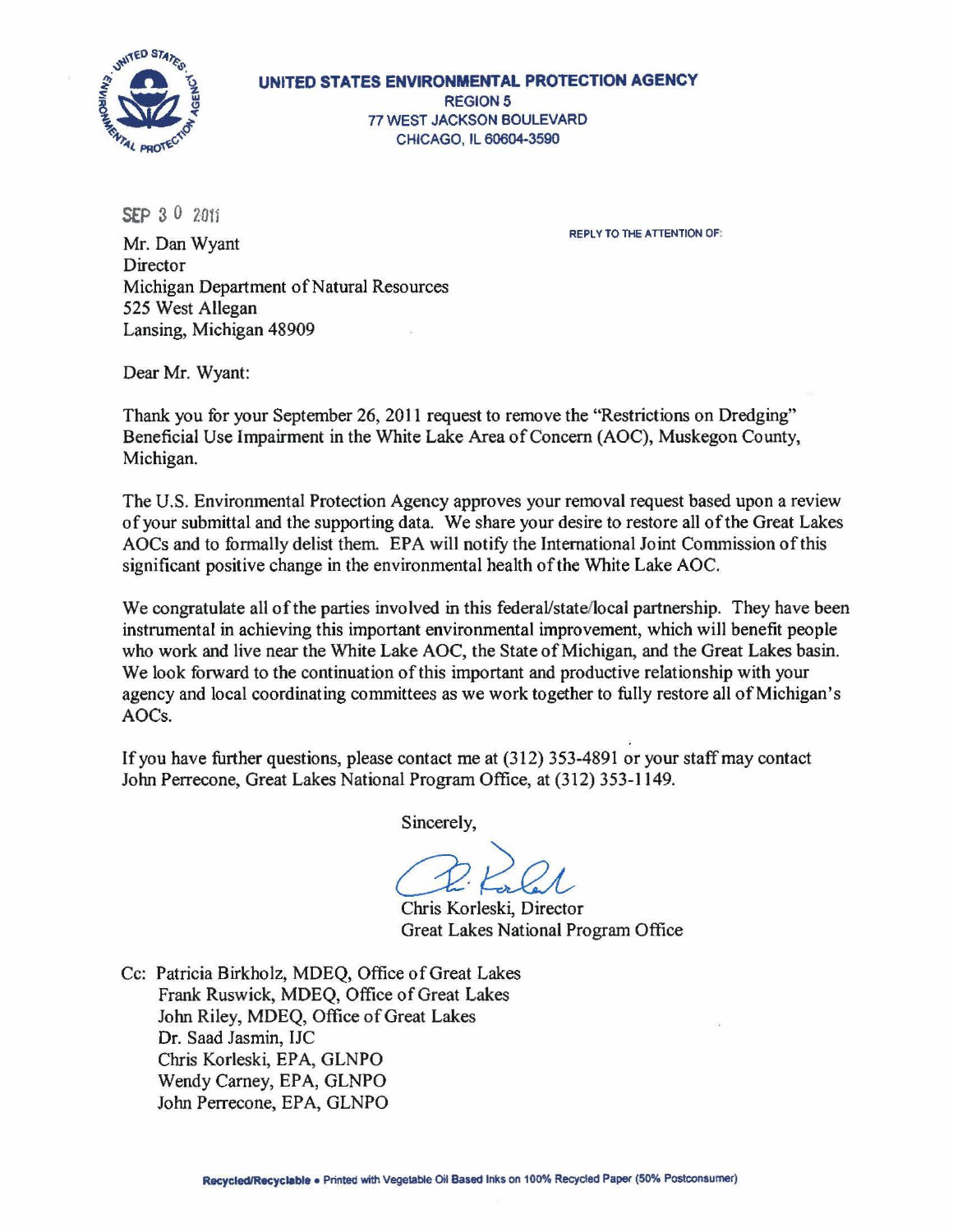



September 26, 2011

Mr. Chris Korleski, Director Great Lakes National Program Office United States Environmental Protection Agency Region 5 77 West Jackson Boulevard (G-17 J) Chicago, Illinois 60604-3507

Dear Mr. Korleski:

The purpose of this letter is to request the United States Environmental Protection Agency (U.S. EPA), Great Lakes National Program Office's (GLNPO), concurrence with the removal of the Restrictions on Dredging Activities Beneficial Use Impairment (BUI) from the White Lake Area of Concern (AOC). The Michigan Department of Environmental Quality (MDEQ) has assessed the status of this BUI in accordance with the state's Guidance for Delisting Michigan's Great Lakes Areas of Concern, and recommends that the BUI be removed from the list of impairments in the White Lake AOC.

Enclosed please find documentation to support this recommendation, including the BUI Removal Recommendation document prepared by MDEQ staff. The White Lake Public Advisory Council submitted a letter supporting this recommendation on September 2, 2011. The proposed BUI removal was public noticed on the Mich-RAP listserv, in the MDEQ Calendar, in the White Lake Beacon, and on the MDEQ website. No public input was received during the comment period.

We value our continuing partnership in the AOC Program and look forward to working with GLNPO in the removal of additional BUis and the delisting of the White Lake AOC in the near future. If you need further information concerning this request, please contact Mr. John Riley, Office of the Great Lakes (OGL), at 517-335-4122, or you may contact me.

Sincerely,

Patricia Birkholz Director 517-335-4056

**Enclosures** 

cc/enc: Mr. Jeff Auch, Muskegon Conservation District Mr. John Perrecone, U.S. EPA Mr. Dan Wyant, MDEQ Mr. Frank Ruswick, OGL Mr. Richard Hobrla, MDEQ Mr. John Riley, MDEQ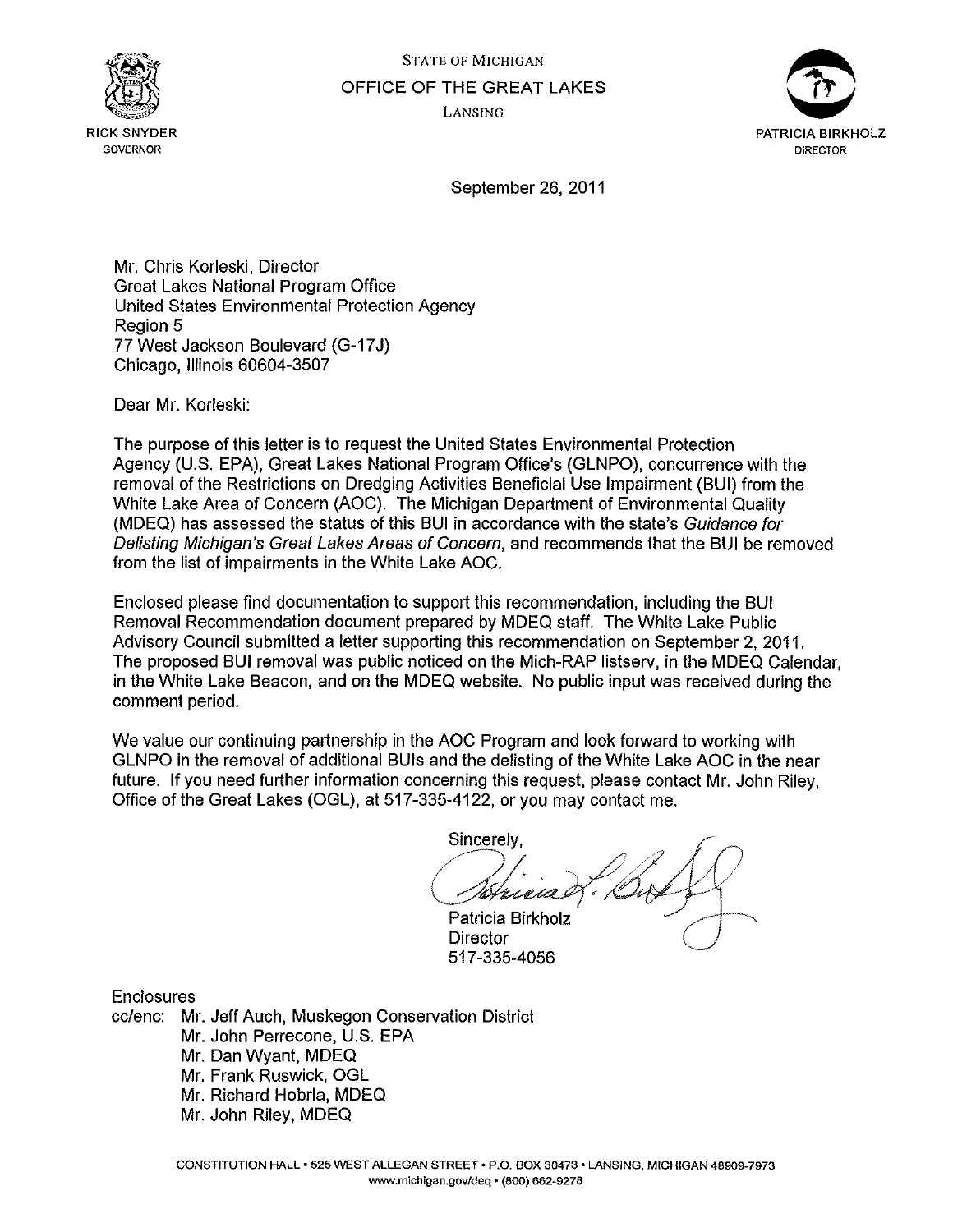# **Removal Recommendation Restrictions on Dredging Activities Beneficial Use Impairment White Lake Area of Concern**

#### **Issue**

The Restrictions on Dredging Technical Committee recommends the removal of the Restrictions on Dredging Activities Beneficial Use Impairment (BUI) for the White Lake Area of Concern (AOC) based on the review of relevant documentation pursuant to the process and criteria set forth in the Guidance for Delisting Michigan's Great Lakes Areas of Concern (Guidance) (DEQ, 2008). This recommendation is made by the Restrictions on Dredging Technical Committee, comprised of staff from the United States Environmental Protection Agency (USEPA), the Michigan Department of Environmental Quality (DEQ), and the United States Army Corps of Engineers (COE) and with the support of the White Lake Public Advisory Council (PAC).

# **Background**

White Lake is a 10.4 km<sup>2</sup> drowned river mouth lake located in western Michigan. The lake was listed as an AOC by the International Joint Commission (IJC) in 1987 because of severe environmental impairments related to the historic discharge of municipal and industrial wastes. The Restrictions on Dredging Activities BUI was listed because concentrations of chromium, lead, and zinc exceeded the dredge spoil limits (material characterized by EPA as heavily polluted and thus subject to special disposal restrictions) in Tannery Bay, in Occidental Chemical basin site (east of Dowies Point), and in other deep basins in the lake. The COE characterized other contaminant concentrations (mercury, arsenic, cadmium, copper, and nickel) as decreasing from 1972 to 1986 and that navigational channel sediments were suitable for open water disposal (White Lake PAC, 2008).

Eight BUis are associated with the White Lake AOC: Restrictions on Dredging Activities, Loss of Fish and Wildlife Habitat, Degradation of Fish and Wildlife Populations, Degradation of Aesthetics, Restrictions on Drinking Water Consumption or Taste and Odor Problems, Restrictions on Fish Consumption, Eutrophication or Undesirable Algae, and Degradation of Benthos. According to a February 2011 COE project fact sheet, the federally maintained navigation channel is almost 2,000 feet long between Lake Michigan and White Lake, and the maintained depth is 12 feet. White Lake serves as an important Harbor of Refuge and supports charter fishing and recreational boating activities (COE, 2011).

# **Removal Criteria**

The Guidance has two tiers for the Restrictions on Dredging BUI, the first of which applies to the White Lake AOC. This BUI is considered restored when:

• There have been no restrictions on routine commercial or recreational navigational channel dredging by the COE, based on the most recent dredging cycle, such that special handling or use of a confined disposal facility is required for dredge spoils due to chemical contamination.

OR, in cases where dredging restrictions exist:

• A comparison of sediment contaminant data from the commercial or recreational navigation channel in the AOC indicates that contaminant levels are not statistically different from other comparable, non-AOC commercial or recreational navigation channels.

The attached excerpt from the Guidance (pages 31-32) includes the rationale for the delisting criteria (Attachment A).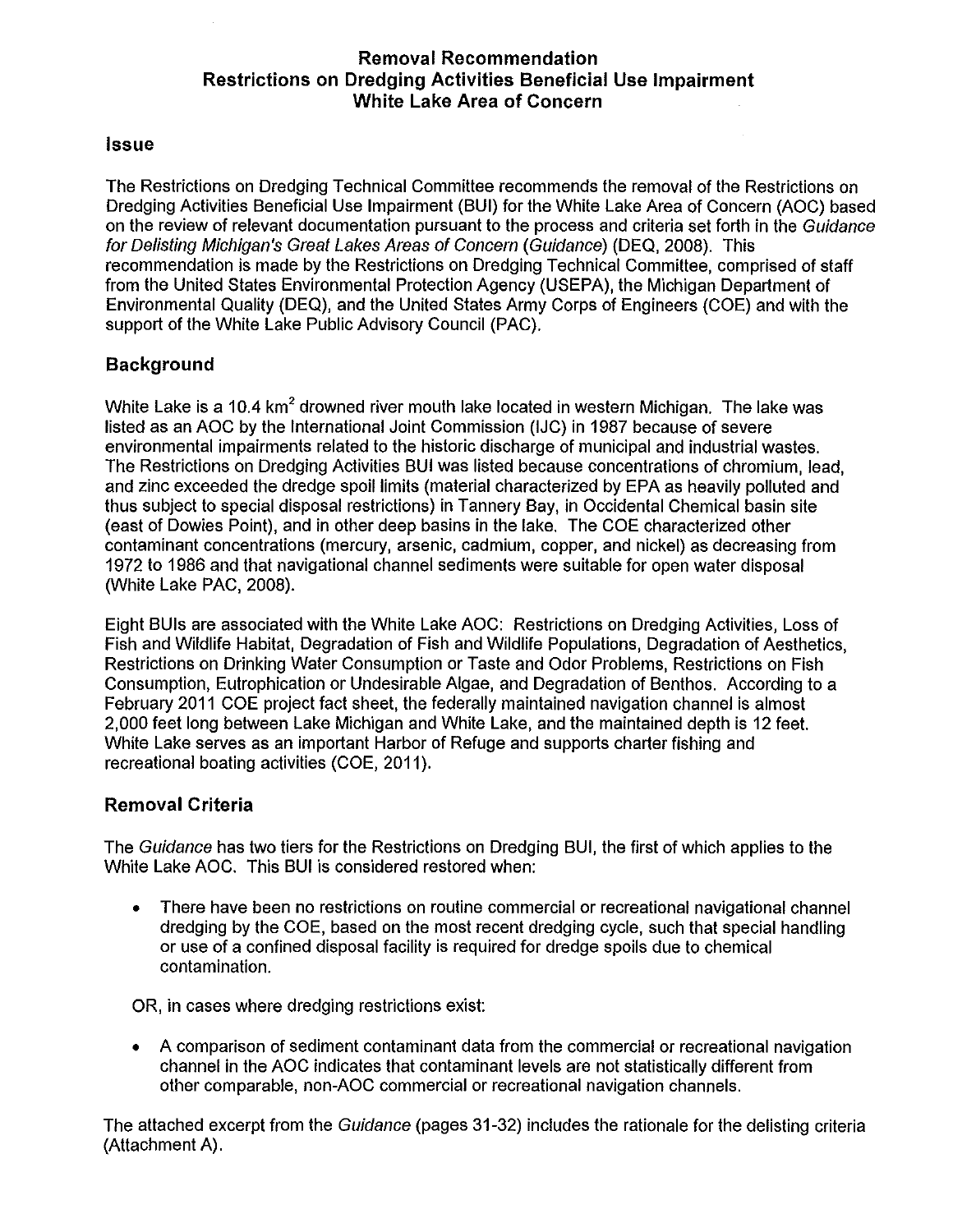Briefing Paper Removal Recommendation: Restrictions on Dredging Activities SUI, White Lake AOC Page 2

## **Process**

The Restrictions on Dredging Activities Technical Committee was formed in 2008 to bring together state and federal agency dredging experts and technical staff. The Technical Committee's purpose was to determine whether restrictions on dredging activities due to sediment contamination currently exist in the 12 Michigan AOCs listed as having this SUI.

The Technical Committee was tasked with: 1) developing a framework to consistently assess the Restrictions on Dredging SUI in Michigan's AOCs, and 2) coordinating data assessment and providing supporting documentation to remove the SUI in AOCs that have met the first tier of the Guidance criteria. The Technical Committee relied on the COE to identify the preferred disposal option for each AOC. The DEQ made determinations whether there were restrictions on disposal locations for dredge spoils. For example, some materials may not be suitable for unrestricted upland disposal or for use as beach nourishment material. If use of the preferred option is restricted due to chemical contamination, a restriction on dredging activities exists. If there is no restriction on use of a preferred disposal option due to chemical contamination, the SUI can be removed.

## **Analysis**

DEQ AOC program staff solicited comments regarding the redesignation of this SUI from the Technical Committee. In accordance with the Guidance, the Dredging Technical Committee reviewed the most recent dredge cycle data provided by the COE, which was collected in 2008.

According to the attached COE White Lake Dredging History Summary (Attachment B), the White Lake navigation channel was dredged nearly every year between 1964 and 1976. In each of those years, the COE determined that the dredge spoils were suitable for open water disposal. Between 1982 and 2010, the channel was dredged seven times. In each of those years, the COE utilized the dredged materials for beach nourishment in the area. The most recent COE sediment analysis from the 2008 dredge cycle indicate that contaminant concentrations in the dredge spoils were less than USEPA open water disposal criteria (FutureNet, 2008). Based on those results, dredged sediments from the navigation channel were approved for and used in the federal beach nourishment program for Lake Michigan. No special handling or use of a confined disposal facility was required for the spoils generated by the dredging of the White Lake navigation channel.

The preferred disposal option for the White Lake harbor is Lake Michigan beach nourishment. The Technical Committee determined that there are no restrictions on routine navigational channel dredging by the COE because there are no restrictions on the preferred disposal method. Therefore, according to the Guidance restoration criteria outlined above, this SUI can be considered restored.

#### **Recommendation**

Based upon review of the data (FutureNet, 2008) and technical input from the DEQ, the USEPA, and COE project staff, removal of the Restrictions on Dredging Activities SUI in the White Lake AOC is recommended. The data and removal recommendation have been shared and discussed with individual White Lake PAC members and were discussed at the September 1, 2011 PAC meeting. Following that meeting, the PAC provided a letter of support to the DEQ for the removal of this SUI.

This proposed action was public noticed via posting to the Mich-RAP listserv, listing in the DEQ Calendar, an announcement in the White Lake Beacon, an announcement sent to the White Lake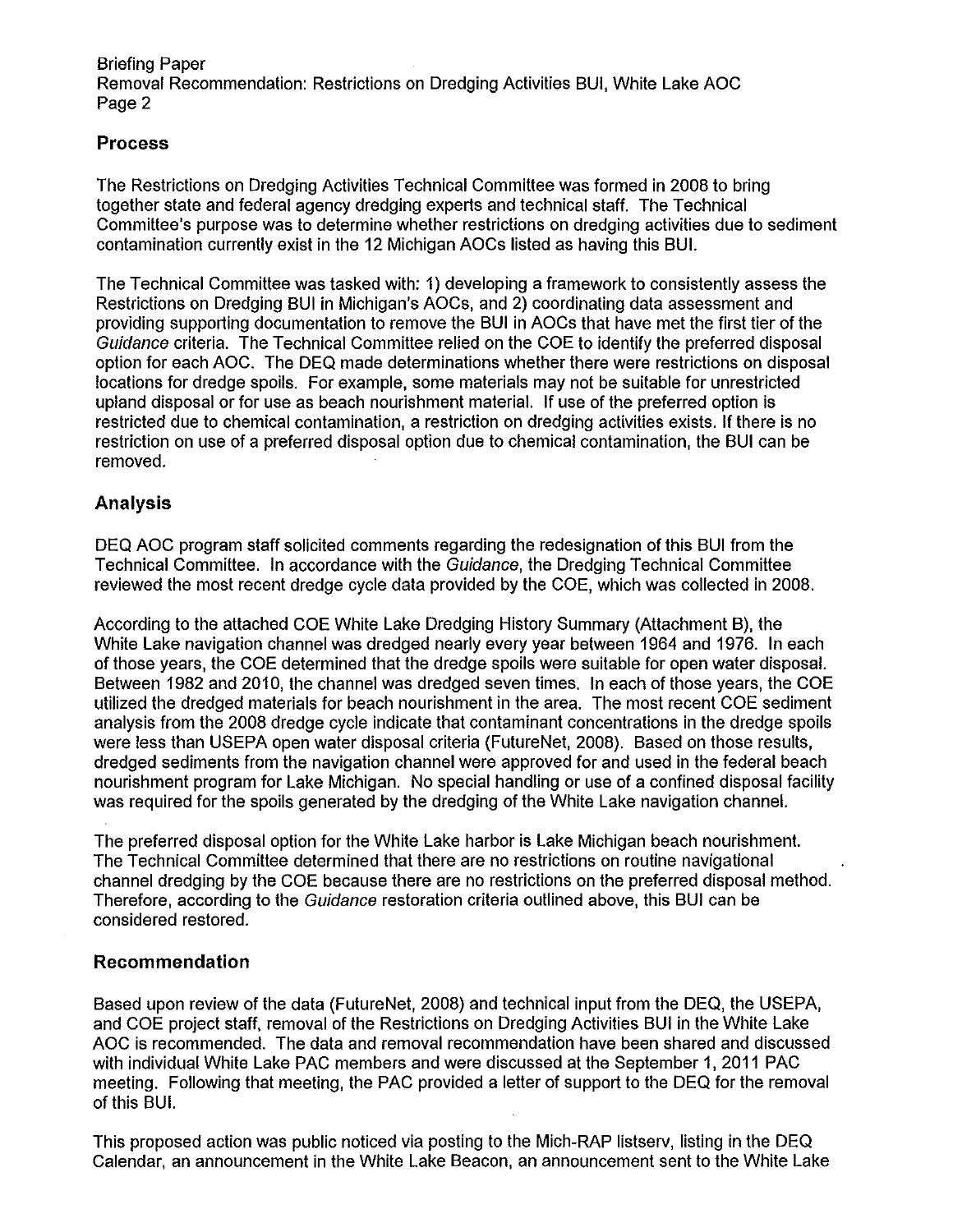Briefing Paper Removal Recommendation: Restrictions on Dredging Activities BUI, White Lake AOC Page 3

PAC's email list, and the relevant documents were posted on the DEQ's AOC program web page. No input was received prior to the end of the public comment period.

| Prepared by: | John Riley, AOC Coordinator                  |  |  |  |
|--------------|----------------------------------------------|--|--|--|
|              | Great Lakes Management Unit                  |  |  |  |
|              | Office of the Great Lakes                    |  |  |  |
|              | Michigan Department of Environmental Quality |  |  |  |
|              | September 26, 2011                           |  |  |  |

# **Attachments**

A- Restrictions on Dredging Activities; pages 31-32 of the Guidance for Delisting Michigan's Great Lakes AOCs

B- COE White Lake Annual ReporUContract Dredging Report, January 12, 2011

## **References**

FutureNet Group, Inc. 2008, Sediment Sampling and Analysis Report White Lake Harbor, Michigan. Contract No. W911XK-07-D-0004, Task Order #006. Prepared for the United States Army Corps of Engineers, Detroit District, Detroit, Michigan.

International Joint Commission. 1987. Revised Great Lakes Water Quality Agreement of 1978.

Michigan Department of Environmental Quality. 2008. Guidance for Delisting Michigan's Great Lakes Areas of Concern, revised. MI/DEQ/WB-06-001.

United States Army Corps of Engineers. 2011. White Lake Harbor Fact Sheet.

- United States Army Corps of Engineers. 2011. Annual ReporUContract Dredging Report, Detroit District, Operations Office.
- White Lake Public Advisory Council. 2008. Target of Delisting the Restrictions on Dredging Activities Beneficial Use Impairment Delisting Target.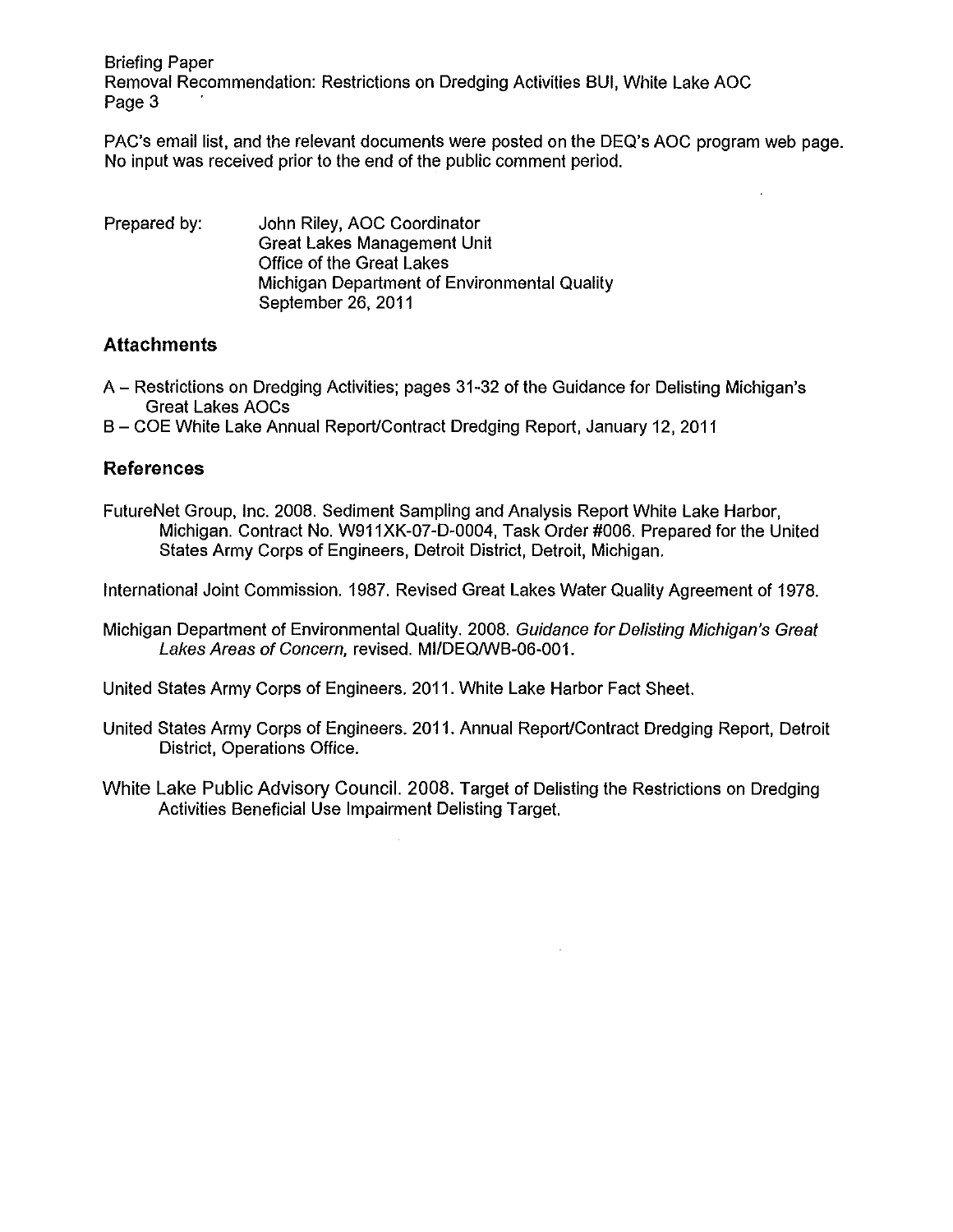# **Attachment A**

## **2008 Guidance for Delisting Michigan's Great Lakes Areas of Concern**

## **Restrictions on Dredging Activities**

#### **Significance in Michigan's Areas of Concern**

Twelve AOCs in Michigan have identified restrictions on dredging as impaired or potentially impaired (all except Deer Lake and Torch Lake). This BUI addresses the requirement for special handling or disposal of commercial or recreational navigation channel dredge spoils due to chemical contamination of sediments. This BUI was originally identified for some AOCs based on the existence of contaminated sediments, not on whether there were actual restrictions on dredging in the AOC.

#### **Michigan Restoration Criteria and Assessment**

This BUI will be considered restored when:

• There have been no restrictions on routine commercial or recreational navigational channel dredging by the U.S. Army Corps of Engineers (COE), based on the most recent dredging cycle, such that special handling or use of a confined disposal facility is required for dredge spoils due to chemical contamination.

OR, in cases where dredging restrictions exist:

• A comparison of sediment contaminant data from the commercial or recreational navigation channel (at the time of proposed dredging) in the AOC indicates that contaminant levels are not statistically different from other comparable, non-AOC commercial or recreational navigation channels.

#### **Rationale**

#### Practical Application in Michigan

Dredging sediments in the Great Lakes and connected waterways requires state and federal approvals that regulate the extent of dredging, disposal of dredge spoils, and pre-dredge studies. Restrictions on dredging is defined as special handling or use of a confined disposal facility is required for dredge spoils due to chemical contamination. Open water disposal of any clean or contaminated dredge spoils in the Great Lakes or connected waterways is not routinely permitted in Michigan. As a result, use of disposal options (e.g., confined disposal facility) other than open water is not automatically a restriction on dredging. This restoration criterion applies only to the commercial and recreational navigational channels in the Great Lakes and connected waterways that are maintained by the COE.

#### 1991 IJC General Delisting Guideline

When contaminants in sediments do not exceed standards, criteria, or guidelines such that there are restrictions on dredging or disposal activities.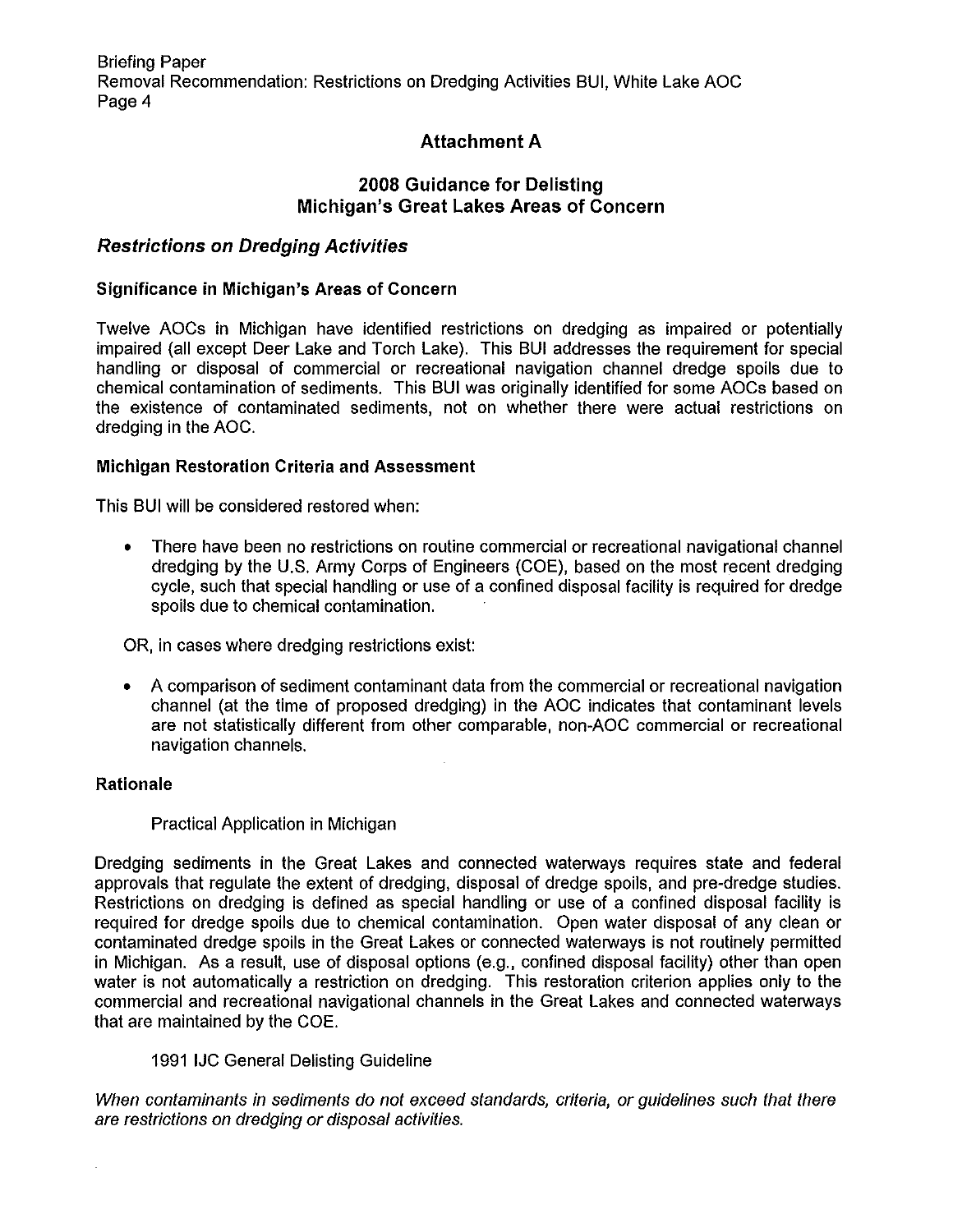Briefing Paper Removal Recommendation: Restrictions on Dredging Activities BUI, White Lake AOC Page 5

The IJC general delisting guideline for the BUI is presented here for reference. The Practical Application in Michigan subsection above describes application of specific criteria for restoration based on existing Michigan programs and authorities.

#### **State of Michigan Programs/Authorities**

As part of existing planning and regulatory requirements, the MDEQ and the COE evaluate the environmental impacts associated with any proposed navigational dredging and disposal projects.

In assessing restoration of this BUI, the State, in consultation with the COE and the PAC, will conduct an evaluation of the most recent navigational dredging projects in an AOC to determine whether there have been restrictions on the dredging or disposal due to sediment contamination. For those AOCs where there have been dredging restrictions, the MDEQ will coordinate with the COE to evaluate sediment contaminant data from the commercial or recreational navigation channel and compare it to sediment data collected from other, non-AOC commercial or recreational navigational dredging sites. Comparison will be based on those contaminants which are causing the dredging restrictions. Non-AOC comparison sites will be chosen based on geographic similarity, type of navigation channel and dredging time frame. The State will evaluate whether the AOC commercial or recreational navigation channel sediment has statistically higher levels of contaminants than non-AOC reference navigation channels.

Some local AOC communities also have programs for monitoring water quality and related parameters which may be applicable to this BUI. If an AOC chooses to use local monitoring data for the assessment of BUI restoration, the data can be submitted to the MDEQ for review. If the MDEQ determines that the data appropriately address the restoration criteria and meet quality assurance and control requirements, they may be used to demonstrate restoration success.

All non-navigational channel dredging is evaluated under federal and state authorities and any special circumstances are addressed in the permit process, including contamination. These programs apply across the state, not just in AOCs.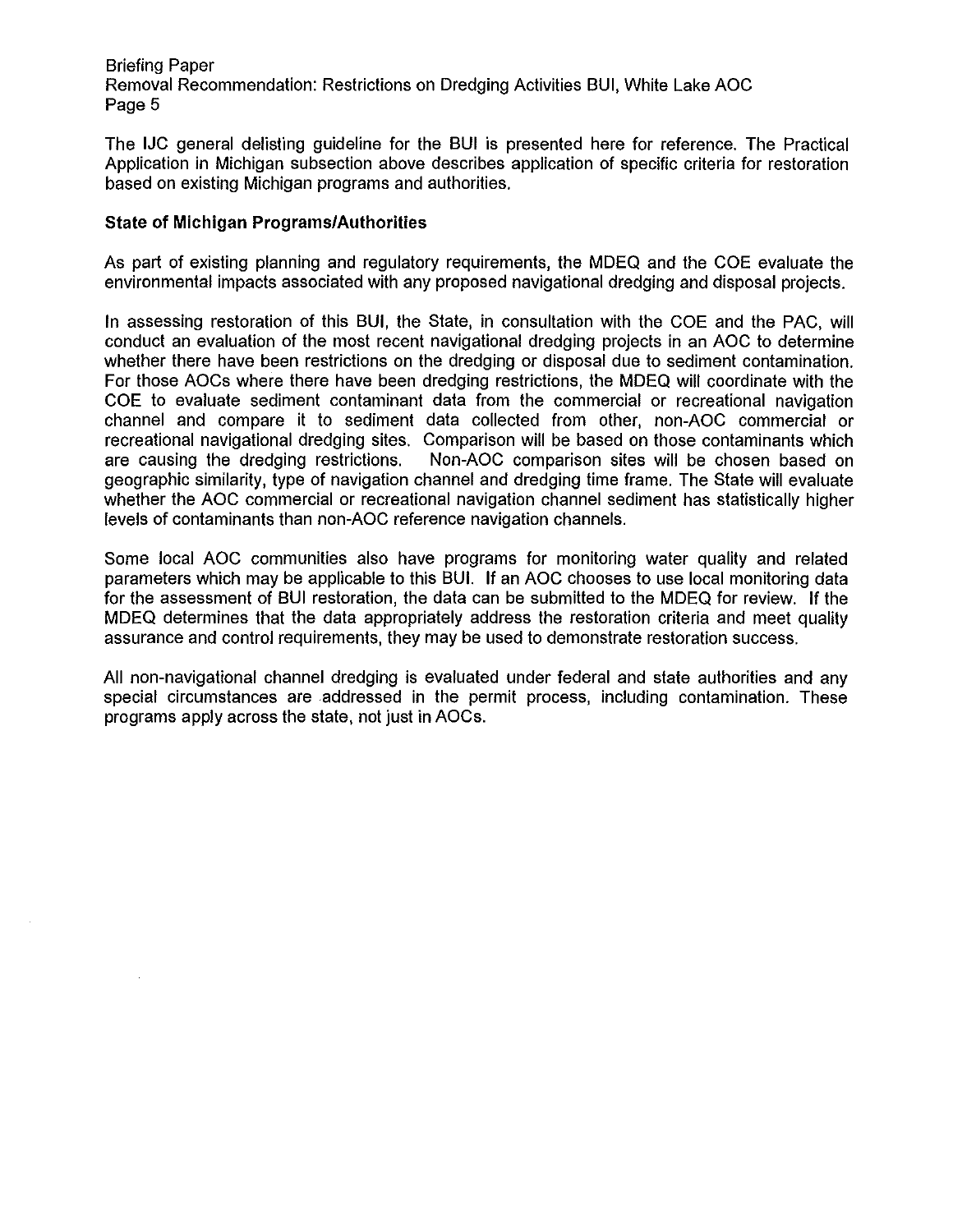Briefing Paper Removal Recommendation: Restrictions on Dredging Activities BUI, White Lake AOC Page 6

 $\sim$   $\sim$ 

 $\sim 10^{-11}$ 

## **Attachment B**

 $\hat{\mathcal{A}}$ 

# **Annual Report/Contract Dredging Report, Detroit District, Operations Office US Army Corps of Engineers January 12, 2011**

(next page)

 $\sim 10^{11}$  km  $^{-1}$  $\mathcal{L}^{\text{max}}$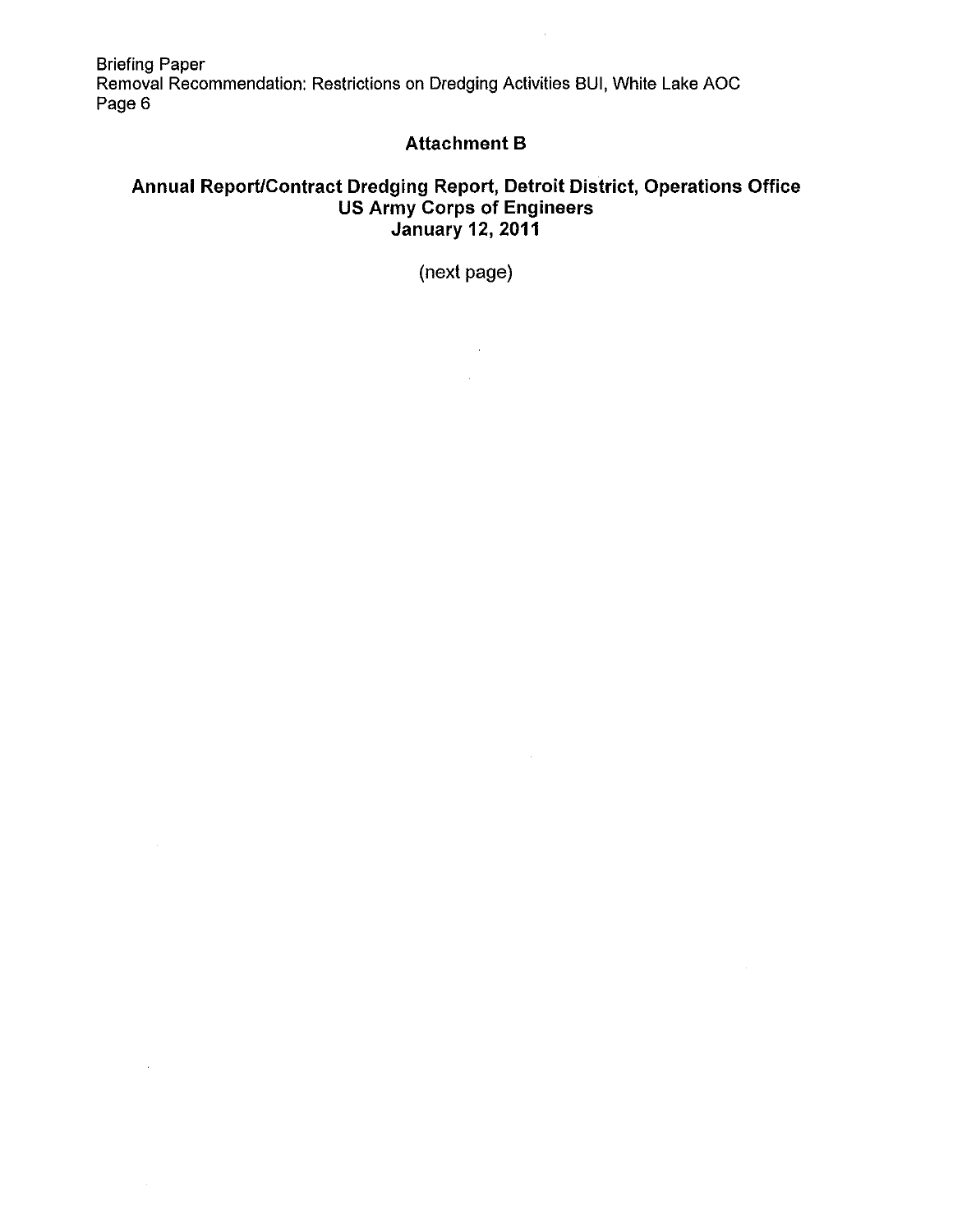$\bar{z}$ 

# **matricus**<br>ANNUAL REPORT/CONTRACT DREDGING REPORT, DETROIT DISTRICT, OPERATIONS OFFICE<br>USAmny Corps **ANNUAL REPORT/CONTRACT DREDGING REPORT, DETROIT DISTRICT**, OPERATIONS OFFICE

| F٧                    |           | START COMPLETION CUBIC YARDS |        | COST                   | CFY    | <b>CONTRACTOR</b>    | <b>CONTRACT NUMBER</b> | PLACEMENT/DREDGE AREA                                                                    |  |  |
|-----------------------|-----------|------------------------------|--------|------------------------|--------|----------------------|------------------------|------------------------------------------------------------------------------------------|--|--|
| WHITE LAKE HARBOR, MI |           |                              |        |                        |        |                      |                        |                                                                                          |  |  |
| 1964                  |           |                              | 33,554 | \$31,968               | \$0.95 | <b>GOVT/HAINS</b>    |                        |                                                                                          |  |  |
| 1965                  |           |                              | 58,740 | \$39,610               | \$0.67 | <b>GOVT/HAINS</b>    |                        |                                                                                          |  |  |
| 1966                  | 6/18/1966 | 6/24/1966                    | 40,545 | \$23,521               | \$0.58 | <b>GOVT/HAINS</b>    |                        |                                                                                          |  |  |
| 1968                  | 6/7/1968  | 6/16/1968                    | 86,001 | \$58,232               | \$0.68 | <b>GOVT/HAINS</b>    |                        |                                                                                          |  |  |
| 1969                  | 6/25/1969 | 6/30/1969                    | 19,770 | \$18,915               | \$0.96 | <b>GOVT/HAINS</b>    |                        |                                                                                          |  |  |
| 1970                  | 7/1/1969  | 7/4/1969                     | 54,309 | \$38,110               | \$0.70 | <b>GOVT/HAINS</b>    |                        |                                                                                          |  |  |
| 1971                  | 5/6/1971  | 5/11/1971                    | 30,991 | \$21,388               | \$0.69 | <b>GOVT/HAINS</b>    |                        | OPEN WATER                                                                               |  |  |
| 1972                  | 6/26/1972 | 6/30/1972                    | 28,327 | \$21,879               | 30.77  | <b>GOVT/HAINS</b>    |                        | OPEN WATER                                                                               |  |  |
| 1973                  | 5/21/1973 | 5/31/1973                    | 3,750  | \$19,053               | \$5.08 | <b>GOVI/TOMPKINS</b> |                        | OPEN WATER                                                                               |  |  |
| 1973                  | 6/5/1973  | 6/10/1973                    | 44,471 | \$26,508               | \$0.60 | <b>GOVT/HAINS</b>    |                        | OPEN WATER                                                                               |  |  |
| 1974                  | 6/7/1974  | 6/13/1974                    | 32,110 | \$33,384               | \$1.04 | <b>GOVT/HAINS</b>    |                        | OPEN WATER                                                                               |  |  |
| 1975                  | 6/14/1975 | 6/22/1975                    | 44,495 | \$53,222               | \$1,20 | <b>GOVT/HAINS</b>    |                        | OPEN WATER                                                                               |  |  |
| 1976                  | 5/6/1976  | 5/17/1976                    | 55,636 | \$91,187               | \$1.64 | <b>GOVT/HAINS</b>    |                        | OPEN WATER                                                                               |  |  |
| 1982                  |           | 10/14/1982                   | 38,000 | \$121,000              | \$3.18 | C-WAY                | DACW35-82-C-0044       | BEACH 8 CNTR-OHWM                                                                        |  |  |
| 1985                  | 9/3/1985  | 9/30/1985                    | 38,000 | \$222,300              | \$5.85 | <b>KING</b>          | DACW35-85-C-0047       | BEACH N-1 1000'-2300'N (13500CY) S-1 1000'-4000'S<br>(10551CY) S-2 6700'-10000'S (13949) |  |  |
|                       |           |                              |        |                        |        |                      |                        | <b>BORROW AREA</b>                                                                       |  |  |
| 1991                  | 8/7/1991  | 8/30/1991                    | 38,000 | \$117,596              | \$3.09 | <b>KING</b>          | DACW35-91-C-0016       | BEACH 1000'-2300'N OF HARBOR                                                             |  |  |
|                       |           |                              |        |                        |        |                      |                        | CHANNEL BORROW AREA 14+00W - 11+00E                                                      |  |  |
| 1995                  | 6/4/1996  | 6/10/1996                    | 37,742 | \$197,531              | \$5.23 | <b>KING</b>          | DACW35-95-C-0062       | BEACH 3000'-5000' & 6100'-8000'S OF S PIER                                               |  |  |
|                       |           |                              |        |                        |        |                      |                        | 14+00W-11+00E 12'MINIMUM THROUGHOUT -<br>20 MAXIMUM IN FLARE - 15 MAXIMUM IN CHANNEL     |  |  |
| 2001                  | 6/21/2001 | 6/23/2001                    | 6,083  | \$59,133               |        | \$9.72 MCM MARINE    | DACW35-01-C-0016       | BEACH 2000'-4000'S OF S PIER 4'CNTR OHWM                                                 |  |  |
|                       |           |                              |        |                        |        |                      |                        | CRITICAL SHOALS                                                                          |  |  |
| 2008                  |           | 8/11/2008 8/27/2008          | 14,870 | \$207,270 \$13.94 KING |        |                      | W911XK-08-C-0014       | BEACH 1000-2500'S OF S BREAKWATER 12'CNTR-+4"                                            |  |  |
|                       |           |                              |        |                        |        |                      |                        | $11+00W - 4+00E$ 12' +1'                                                                 |  |  |
| 2010                  |           | 7/7/2010 7/12/2010           | 9,262  | \$0                    |        | \$0.00 LUEDTKE       | W911XK-09-D-0002       | <b>BEACH</b>                                                                             |  |  |
|                       |           |                              |        |                        |        |                      |                        | CRITICAL SHOALS                                                                          |  |  |
| 2011                  |           |                              | 0      | \$0                    | \$0.00 |                      | W911XK-11-D-00         | <b>BEACH</b>                                                                             |  |  |
|                       |           |                              |        |                        |        |                      |                        | CRITICAL SHOALS                                                                          |  |  |
|                       | Total     |                              |        | 714,656 \$1,401,807    |        |                      |                        |                                                                                          |  |  |